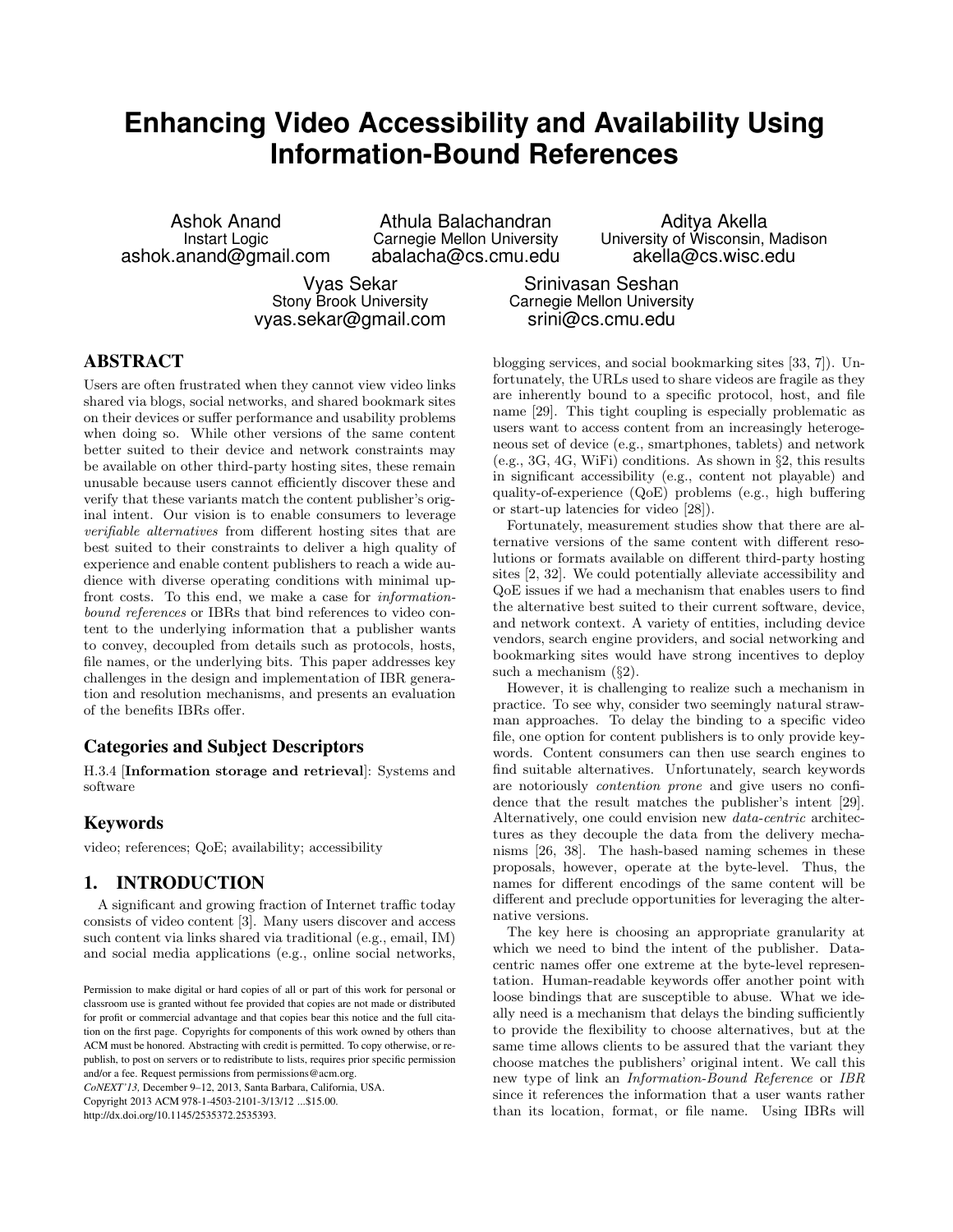allow content publishers to reach a broader audience without significant quality problems and without high upfront infrastructure costs. IBRs will improve consumers' quality of experience and minimize frustrations due to poor performance or content inaccessibility.

In this paper, we address key algorithmic and system design challenges in realizing an IBR-based content retrieval framework. Our key contributions are:

- IBR Generation: IBRs must be encoding-invariant, resilient to contention (i.e., two unique pieces of information map to different IBRs) and compact (i.e., be small relative to the content they refer to). To this end, we envision a novel use-case for multimedia fingerprinting algorithms [35, 34, 19]. Our vision, however, raises new performance, scalability, and verifiability requirements and thus our specific contribution lies in practically synthesizing these techniques to serve as IBRs (§4).
- Resolution: Users should be able to use IBRs to quickly find the copy of content that is most appropriate for their device and network conditions. What makes this challenging is that video encodings are intrinsically lossy which means that the IBR matching involves a "fuzzy" match. To this end, we design a scalable lookup service that can provide  $\approx 1$  million lookups/s on a 25-node cluster leveraging algorithms for locality-sensitive hashing [24] (§5).
- End-to-end realization: We demonstrate an end-toend realization of an IBR architecture: client-side extensions for desktop and mobile platforms, support for legacy consumers and publishers, and additional mechanisms to enhance the intrinsic verifiability offered by IBRs (§6,§7).

Using a combination of public video and image datasets and end-to-end experiments, we show that IBRs are practical and offer significant benefits (§8). Specifically, we show that IBRs can offer significant improvements in quality of experience: reducing the video startup delay by 4–9 seconds, increasing content accessibility, and avoiding rebuffering events (from 50% of time spent buffering to zero). We also show that using IBRs are practical—web pages rewritten to use IBRs incur low load time overhead  $(\approx 0.5s)$ , IBRs incur close to zero false positives for content naturally occurring in the wild, and IBRs can be resolved efficiently using our system (≈1 million lookups/sec on a 25-node cluster).

## 2. MOTIVATION

We show empirical evidence of quality of experience issues that users face today in accessing shared video links. We also highlight the (unrealized) promise of leveraging alternate versions of the same content from different sites.

Quality issues in shared video links: Recent analysis shows that social media applications are the dominant mode through which users discover mobile videos [7]. We collected the top-500 most popular video links posted on reddit.com and found that  $\approx 10\%$  of the videos are hosted by small providers (i.e., not on YouTube, Vimeo, DailyMotion).<sup>1</sup> Such smaller hosting sites typically do not offer mul-

| Provider          | iPhone              | Android                         | Laptop    |  |
|-------------------|---------------------|---------------------------------|-----------|--|
| comedycentral.com | Doesn't<br>Has play |                                 | OК        |  |
|                   | play                | button,                         |           |  |
|                   |                     | but<br>no                       |           |  |
|                   |                     | video                           |           |  |
| complex.com       | Buffering           | Doesn't                         | Buffering |  |
|                   |                     | play                            |           |  |
| vine.co           | OК                  | Excessive                       | OК        |  |
|                   |                     | buffering                       |           |  |
| ctynews.ca        |                     | Additional click to mobile site |           |  |

Table 1: Anecdotal evidence of user experience issues on links shared through social media sites through non-popular video hosting sites. Our goal is not to pinpoint specific providers but show problems symptomatic of the entire video+mobile ecosystem. We use a controlled WiFi setting with the same client-side access bandwidth. The reported problems are found during almost every browsing (total of 10 runs) of the given video link on the given device.

|         | Startup latency (seconds) |                 |    |        |     |        |          |    |               |
|---------|---------------------------|-----------------|----|--------|-----|--------|----------|----|---------------|
| Device  |                           | $_{\rm Video1}$ |    | Video2 |     | Video3 |          |    |               |
|         |                           |                 | DМ |        |     | DΜ     |          |    |               |
| iPad2   |                           |                 | 10 | 2      |     | 15     | n/<br>'a |    |               |
| Laptop  |                           |                 |    |        |     |        |          |    | 9             |
| iPhone4 |                           |                 | 5  |        | 2   | fail   | n/a      | 5. | $_{\rm fail}$ |
| Droid   | 5                         | fail            |    | 3      | n/a |        | n/a      |    |               |

Table 2: Video startup latency across popular video hosting providers; YT, V, and DM stand for YouTube, Vimeo, and DailyMotion respectively. The "n/a' entries show cases where there was no mobile version available. The "fail" entries represent cases where there appeared to be a video but an error message appears after 30s. We use a controlled WiFi setting with the same client-side access bandwidth. The reported numbers are averaged over 10 runs.

tiple formats or bitrates. Table 1 summarizes anecdotal evidence of user experience issues on a laptop, iPhone, and an Android device for these video links. We see a diverse range of problems: excessive buffering, video does not play, and the user needs to manually navigate to mobile versions. In some cases, we even see problems accessing videos on the laptop, possibly because of server-side issues. Under low bandwidth connections (512 Kbps or less), we see multiple buffering events while viewing these video links as the video content providers typically do not offer lower bitrates for such conditions.

Even popular providers have QoE issues: The quality problems are not just restricted to the lower end of the video ecosystem—even well-provisioned sites such as YouTube, DailyMotion, and Vimeo suffer user QoE and accessibility issues. We found three separate videos hosted on all providers and attempted to access these from four different devices. We focus on the startup delay (i.e., difference between the time when user hits the play button to the time the video starts to play) because it is an important measure of QoE that impacts user retention rates [21, 27]. Table 2 shows the startup delay across the combinations of device, video, and hosting site. First, in many cases the video was not available for mobile devices or failed to play. Second, no

<sup>&</sup>lt;sup>1</sup>In an earlier measurement, we found  $\approx 30\%$  of video links were to smaller providers. Moreover, our analysis focuses on the popular content; we suspect that links to smaller providers may be even more prevalent in the "long-tail" of less popular links.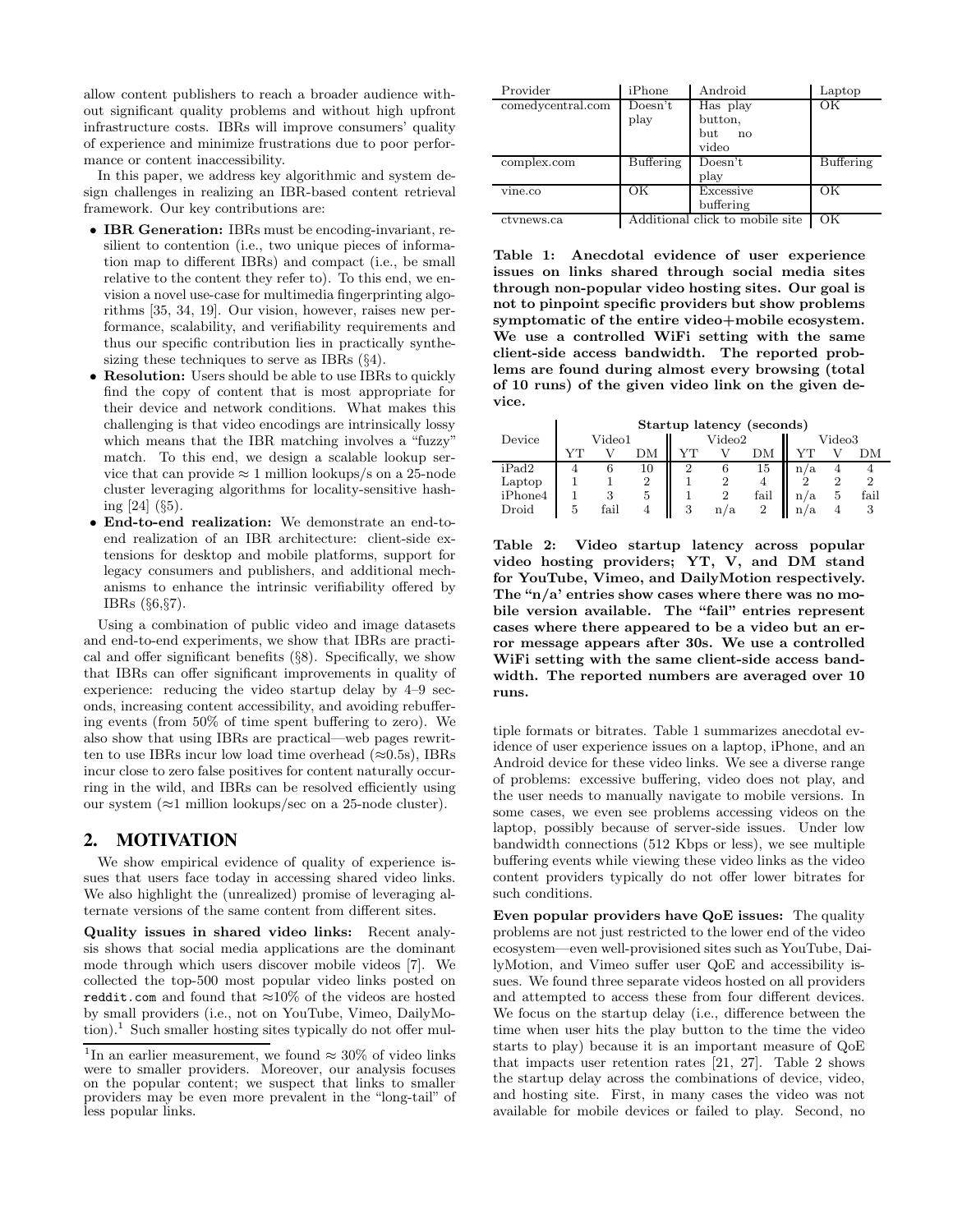

Figure 1: Using a public video dataset, we (manually) verified that are indeed several alternatives for the same video. We also see that data-centric approaches miss many opportunities for leveraging these alternatives as they are tightly bound to the byte-level representations.

specific video hosting site is the best choice across all platforms; e.g., YouTube is good for laptops but not for mobile devices. Third, there is also some diversity across videos w.r.t. accessibility and performance; e.g., Video1 seems to be generally accessible on the iPhone but Video2/Video3 seem to have some issues (no mobile version available or fail to play). We confirmed that these results can be reproduced across multiple network locations and for several other videos (not shown for brevity).

Alternatives exist, but cannot be exploited: While the above results show evidence of QoE problems, they also suggest some hope. For instance, even though Video2 fails with YouTube and DailyMotion on the iPhone, we can potentially stream the content from Vimeo. Measurements have shown that this is indeed the case—there are alternate versions of the same content in different resolutions and encoding formats available on third-party sites [2, 32]. Using a public video dataset [2], we analyze the number of variants of the same video (denoted by a unique video ID) in Figure 1 depicted as "Actual Match". The challenge, however, is that users do not have a way to automatically discover these variants. Even if they do, they may have to manually check that these alternatives meet the intent (e.g., it is not "rickrolling" them) and that these are customized to meet their device and network constraints.

There is a natural parallel here to the motivation for datacentric architectures—users ultimately care about the data and not who is serving it [36, 26, 38]. Thus, data-centric schemes appear to be a seemingly natural strawman solution. Using the same video dataset [2], Figure 1 also shows the inability of data-centric approaches to identify variants of the same video. The reason is that the hashing algorithms underlying data-centric schemes operate at the byte-level. Because minor encoding differences can lead to drastically different byte-level representations, data-centric approaches cannot identify these variants as they only capture exact byte-level copies.

Summary: In summary, we observe that users face significant accessibility and quality of experience issues in accessing video content as the specific links are not suitable for their devices. While there are alternative versions of the desired content on other hosting sites, users cannot reliably discover and leverage these; even future data-centric architectures fail to adequately capture the available alternatives.

What we ideally need is a service that allows users to flexibly leverage third-party alternatives to minimize QoE



Figure 2: A high-level overview of how IBRs can be used for sharing and retrieving multimedia content.

issues. In fact, many vendors in the mobile and social media ecosystem have immediate incentives and are also naturally positioned to offer such a service. For example, device vendors or service providers can spur adoption without relying on support from content providers. Similarly, social media sites like Reddit or Facebook would also be naturally incentivized to enhance the user experience and thus maximize user retention; e.g., Reddit already runs some (beta) image deduplication services such as karmadecay.com. Alternatively, search engine operators like Google or Bing may also offer such enhanced services specifically targeted to attract mobile traffic; e.g., Google offers the Mobilizer service to create mobile-friendly websites.

## 3. ARCHITECTURE OVERVIEW

Our overarching vision is to enable users to flexibly discover and leverage the alternative versions of the content that can deliver the best delivery performance (e.g., accessibility, bitrate, buffering, startup delay). In this section, we begin with a high-level overview of our approach and highlight the main challenges involved in realizing this vision.

Figure 2 shows an overview of our framework. Today, publishers share multimedia content via URLs that link to hosting sites. As we discussed earlier, this constrains the accessibility and usability of this content by restricting users (e.g., their friends on social networks) to the particular hosting site. Rather than tightly couple references to particular hosting sites, formats, and encodings, we envision publishers who instead post an information-bound reference (IBR) that satisfy two key properties:

(1) Encoding invariant: Different formats and resolutions of the same content map to the same IBR; and

(2) Bound to the information: Unique contents should have different IBRs.

This IBR will be posted via a resolution service (RS); e.g., available at www.myibr.info in Figure 2. The RS maintains a mapping between an IBR and the locations or hosting sites of different versions of content with this IBR. These mappings can be populated using a combination of two techniques: (1) Each publisher generates an IBR for the content she posts or references, and registers an (IBR, location) tuple with the RS; and (2) The RS crawls the Web to identify variants of the same content. For each such alternative, the RS also registers attributes such as the format and bitrate. Note that our framework is general enough to support multiple such resolution services. As we discussed earlier,

<sup>2</sup>This is also true for more flexible chunking schemes based on Rabin fingerprinting [32].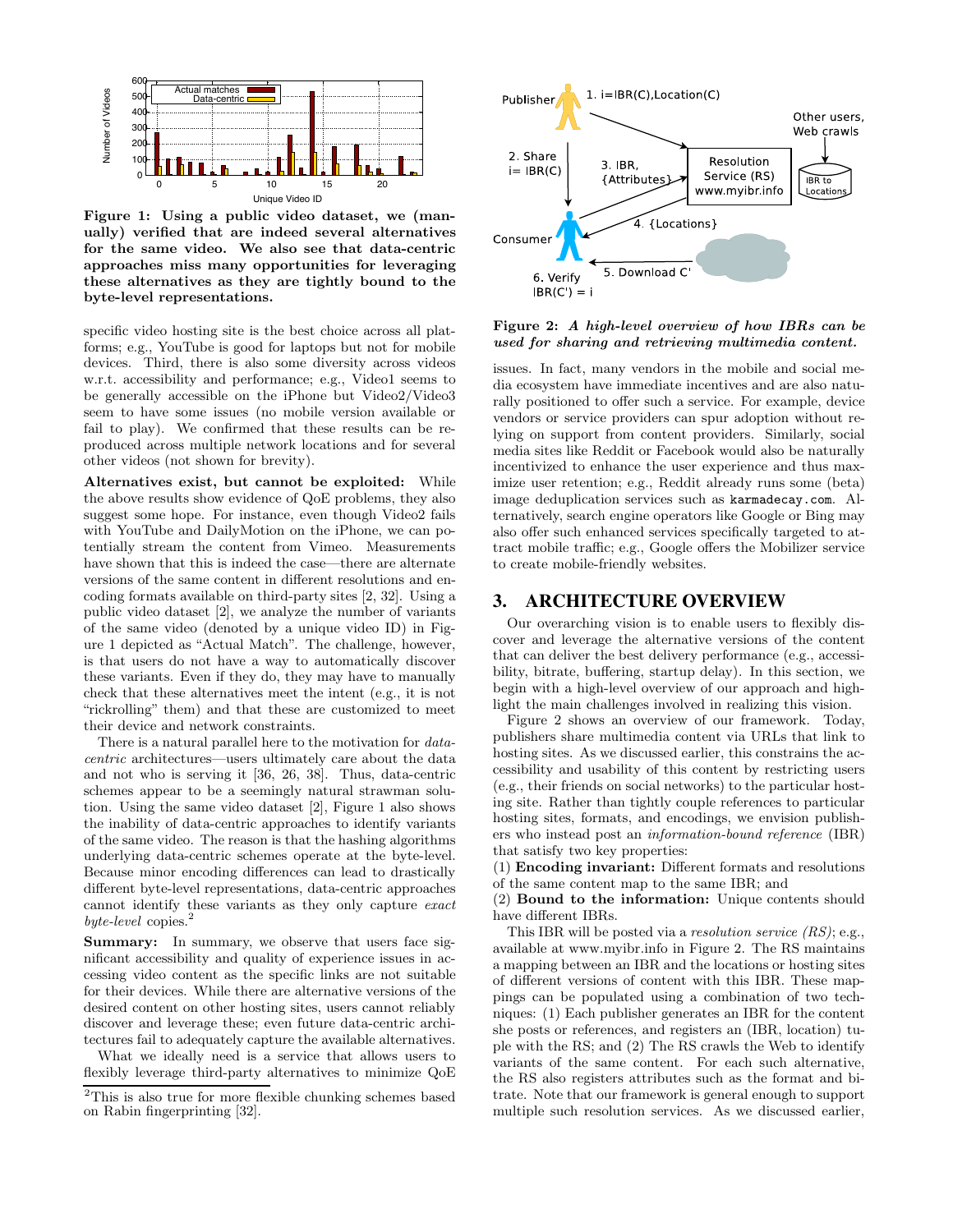several players in the mobile/social media ecosystem (e.g., Facebook, reddit, Google, Apple) have natural incentives to deploy such a service and also motivate their users to post IBRs (rather than direct URLs) to enhance user retention and attract more "eyeballs".

Consumers query the RS (e.g., http://www.myibr.info? ibr="xyz") to find potential alternatives of the multimedia content that have the same IBR=xyz and can choose a version that better matches their constraints; i.e., use a QoEaware selection strategy. They fetch this content from a suitable hosting site, and verify that this matches the IBR=xyz. Our goal is to provide consumers a high degree of flexibility to view an alternative encoding that is well-suited to their device and current operating constraints. In the simple case, this flexibility is static; e.g., based on what type of device a consumer is using, what the screen size is, how long would this content take to load, and so on. More generally, this flexibility needs to be dynamic; e.g., switching bitrates or streaming servers due to bandwidth changes, or reducing the bitrate when the battery life becomes low.

While this vision builds on the idea of indirection to delay the binding between the content reference and the actual content served, there are two specific challenges that we need to address in order to realize this vision:

- 1. Building on now familiar arguments for contention-freeness and verifiability, IBRs must be algorithmically generated from the underlying content, as opposed to, say, humaninput labels [29]. To this end, we identify and synthesize algorithms from multimedia fingerprinting (e.g., [19, 34]) in §4. We also describe how we can augment the verification guarantees in §6.
- 2. We need a scalable resolution infrastructure and efficient mechanisms for enabling clients to exploit the flexibility that IBRs offer. Specifically, the multimedia techniques to identify similar content inherently require"fuzzy"matches (i.e., they are not exact string matches) and, thus, we cannot leverage traditional techniques for building scalable key-value stores (e.g., [20]). Thus, we design a scalable resolution service building on locality sensitive hashing in §5 and describe practical client-side capabilities for QoE-aware delivery in §7.

## 4. GENERATING AND SHARING IBRs

In this section, we focus on the first high-level challenge: generating and posting references that are algorithmically bound to the underlying information and invariant across encodings, bitrates etc. We focus primarily on video content as it represents a dominant fraction of Internet traffic [3].

Our key insight here is that we can leverage a rich literature of techniques for multimedia fingerprinting to design IBRs [19, 18]. Multimedia fingerprinting is used in a variety of applications today: duplicate detection [34] and detecting copyright violations [11]. At a high level, this notion of identifying other multimedia content that is "close" to a given object suggests that such fingerprinting algorithms can serve as a useful starting point. However, our IBR vision raises new system-level challenges related to scalability, performance, and verifiability that do not arise in the traditional multimedia applications. In this section, we show how we synthesize these approaches to address these challenges. We begin by describing how to derive IBRs for images which form the basis for our video IBRs.



Figure 3: Generating image IBRs. We scale the image to a baseline resolution and convert into the YCbCr representation [9]. For each component in this representation, we generate summaries to create the IBR.

#### 4.1 Building Block: Image IBRs

There are three broad classes of techniques used in image fingerprinting that are based on: (1) understanding spatial structure (e.g., [31]), (2) capturing color distributions  $(e.g., [30]),$  and  $(3)$  frequency domain analysis  $(e.g., [19, 6]).$ The first class of techniques identifies spatial gradients to mimic how the human eye recognizes objects. Color histogram techniques look at the distribution of R, G, B values in an image. These two techniques are coarse-grained and do not capture perceptual differences well. For instance, the spatial techniques do not distinguish grayscale vs. color versions. Similarly, color histograms will be identical for a white-black strip vs. an image with black and white dots scattered uniformly. Thus, we discard these approaches.

The main intuition behind the frequency domain techniques is that the low-frequency components provide a highlevel sketch of the image, and the high-frequency components provide more fine-grained distinctions [15]. Taken together, the resulting fingerprint more closely reflects the underlying information content, making these techniques a good starting point for our system. We found that the existing scheme, pHash [6], was not robust enough to satisfy the requirements of IBRs, so we adapted it as described below.

Figure 3 shows how we generate the IBR for an image using frequency domain techniques. We first scale the image to a baseline resolution of  $128 \times 128$ .  $(128 \times 128)$  is a good baseline as it is lower than common image resolutions, but high enough to discern detailed structures.) Then, we generate the YCbCr representation of this scaled image [9]. We run the discrete cosine transform (DCT) on the Y, Cb, and Cr matrices to get DCT coefficients.

The IBR consists of two parts: (1) We take the lower end submatrix (rows 1-8, columns 1-8) of Y DCT matrix—which capture more than 95% of the signal energy—and generate a compact 64-bit summary, Hash64, by first finding the median of the coefficients and then quantizing each coefficient to be 0 or 1 depending on whether it is higher or lower than the median [19]. This compact summary reduces the cost of checking if two IBRs are identical. The pHash scheme also uses Hash64. (2) To capture more fine-grained differences, we compute the sum of the high-frequency components of Y, and capture the lower-end  $3 \times 3$  sub-matrices of Cb and Cr DCT components where most of the signal energy lies. The image IBR is the 92 byte concatenation of the Hash64 and other components. The pHash scheme does not capture these fine-grained differences.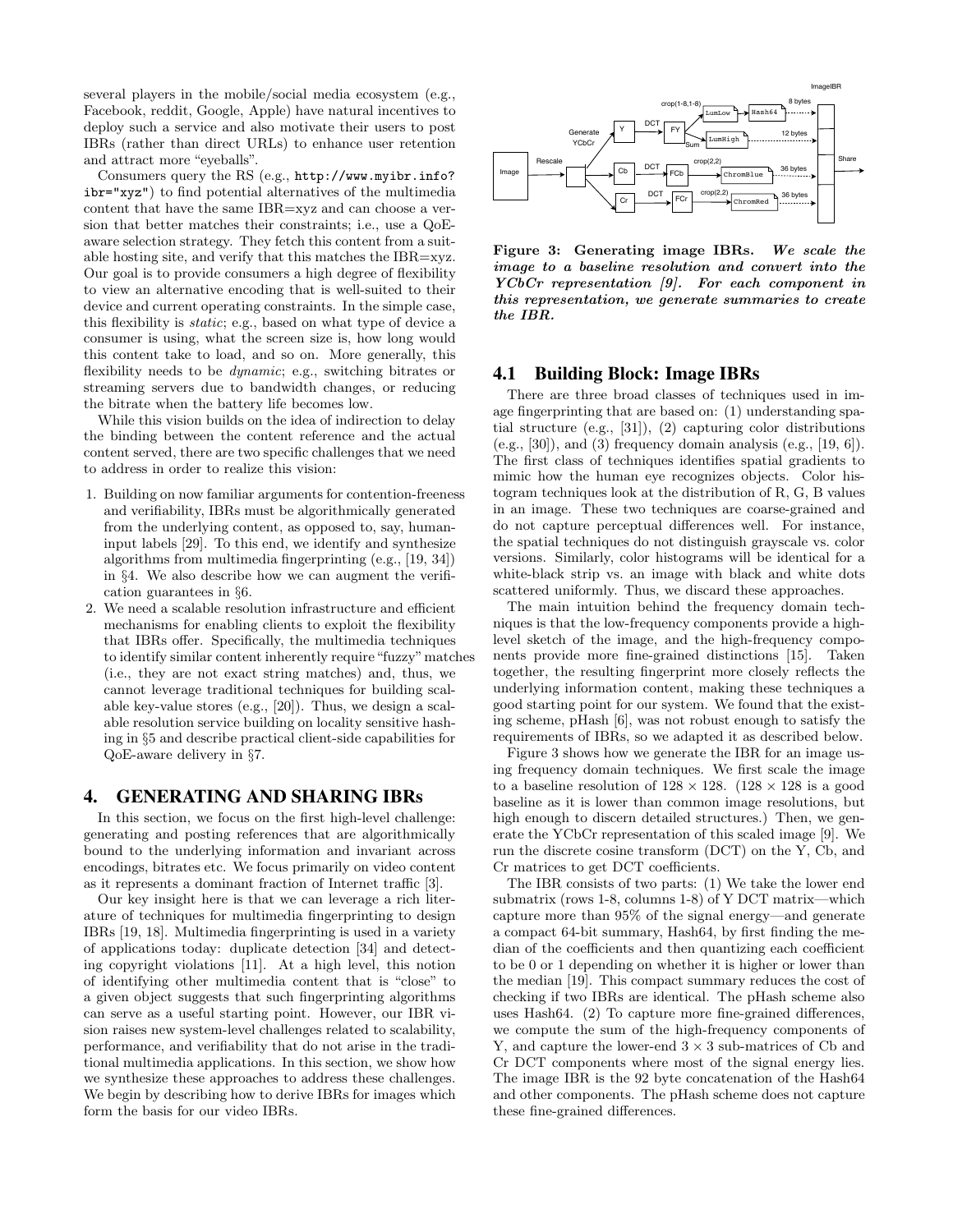

Figure 4: Generating video IBRs. We chunk the video via keyframe detection and compute a per-chunk IBR using the image IBRs of the first/last frames. We apply a traditional data hash to the file containing all the chunk IBRs, and use that hash as the video IBR.

#### 4.2 Video IBRs

Next, we discuss how to extend the image IBR to video (Figure 4). One extreme solution is to just think of a video as a sequence of images and simply concatenate the IBR for each frame. However, this makes a video IBR large and expensive to compute. On the other hand, we can use only the image IBRs for the first and last frames. Unfortunately, this allows arbitrary content to be injected between these frames. To ensure tighter binding, it is clear that video IBRs need to encode information about more frames. To achieve this, an intuitive option is that we could sample frames on time/byte boundaries; e.g., every 5th second or every N-th frame. However, sampling-based alternatives are not robust as they are sensitive to variations in timing and encoding formats and can result in inconsistent chunking across variants.

To ensure tighter binding and consistent chunking, we leverage techniques for scene detection to derive the appropriate chunk boundaries from the information itself [18]. These scene detection schemes identify keyframes when the content changes significantly across frames. Intuitively, this is analogous to value sampling in data chunking [25, 32]. To identify the scene changes, we need to select an image feature that is easy to compute and consistent across minor variants. We applied various transformations (e.g., format and bitrate changes) to a sample set of 50 movie trailers from Youtube and observed that using the variation in the amplitude of the zero-th frequency of the Ycomponent yields consistent boundaries across these video transforms. Thus, our chunking algorithm works as follows: Given the zero-th frequency component  $A_i$  for each frame i, we compute the distance between two successive frames i and  $i + 1$ ,  $Dist(i, i + 1) = \frac{|A_{i+1} - A_i|}{\min(A_{i+1}, A_i)}$ , and check if this crosses a threshold ChunkThresh.

Each chunk is described by a chunk IBR consisting of two components. The first component is a two-tuple capturing the image IBRs of the start and end frames  $\langle I_{start}, I_{end} \rangle$ . The second component is a 424-byte audio IBR that we generate using an existing audio fingerprinting algorithm [5].

A practical issue here is chunk size. Smaller chunks enable more fine-grained adaptation to device and network constraints (e.g., switching to low resolution when battery is low) and provide tighter verifiability (in the limit every frame is a chunk), but also imply more lookup overhead. As a tradeoff between these factors, we set  $\textit{ChunkThresh} = 0.5$ based on controlled experiments (not shown), which yields an average chunk size of  $\approx$  5 seconds. We also impose a

minimum chunk size of 0.5 seconds so that the resolution overhead is low compared to the data transfer time.

Sharing video IBRs: One concern is that an IBR for a long video with many chunks may be too large. For each chunk, the IBR is  $\approx 0.6KB$  as each image IBR is 92 bytes and the audio IBR is 424 bytes. Thus, for a 20 minute video clip using a 5-second chunk size, the video IBR is roughly 150 KB. Thus, downloading the list of chunk IBRs may increase the video startup delay. We design a practical workaround for this. The IBR that a user posts for a video is analogous to a "torrent" file containing the list of chunk IBRs. (In fact, HTTP chunking based techniques used in video players already do this.) That is, in the IBR www.myibr.info?ibr=xyz for the video "xyz" is a data-centric hash of a manifest file containing the list of chunk IBRs. Note, however, that the data hash is used only to get the per-chunk IBRs. All subsequent actions resolution/matching, download, and verification—use the per-chunk IBRs which by design bind to the information.

Using this manifest file containing per-chunk IBRs has two immediate advantages. First, it allows players (or client plugins) to download each chunk IBR in parallel while streaming the video, effectively hiding the latency of downloading the IBRs. Second, it also allows dynamic adaptation on a chunk-level granularity similar to HTTP chunking and DASH [12].

There are other practical benefits of using chunk-level IBR resolution. It can help to find more variants of the video chunks, since full video IBR need not match. In addition, it can accommodate content insertions (e.g., advertisements) in the video. Because of our keyframe detection, ads would be considered as different chunks, and we could still find variants for the chunks of the actual content.

#### 5. IBR RESOLUTION

Having generated IBRs, the next step is to match IBRs in order to resolve the references to the final content that the consumer will view. We begin by discussing the algorithm for matching two IBRs. Then, we describe the design of a scalable resolution service for matching IBRs. We also discuss how we support legacy users and publishers.

## 5.1 Matching IBRs

Matching video chunk IBRs largely boils down to matching the constituent image IBRs. Thus, we begin by describing how to match two image IBRs. The Hash64 (Figure 3) provides a quick check to distinguish two IBRs. However, Hash64 values may differ slightly across different lossy encodings of the same image. To reduce the likelihood of false negatives (i.e., the RS is unable to find alternatives even though they exist), the matching process has to accommodate some fuzziness. To this end, we compute the Hamming distance between the two 64-bit values and check if it is within a threshold.

If the Hash64 fields match, we proceed to match the remaining image IBR attributes. Again, these matches are fuzzy; if the differences are smaller than specific thresholds, we classify the images as identical. The use of thresholds in the matching process naturally implies choosing them carefully to control false positives and false negatives. We explain how we tune these thresholds and how they perform on real-world datasets in §8.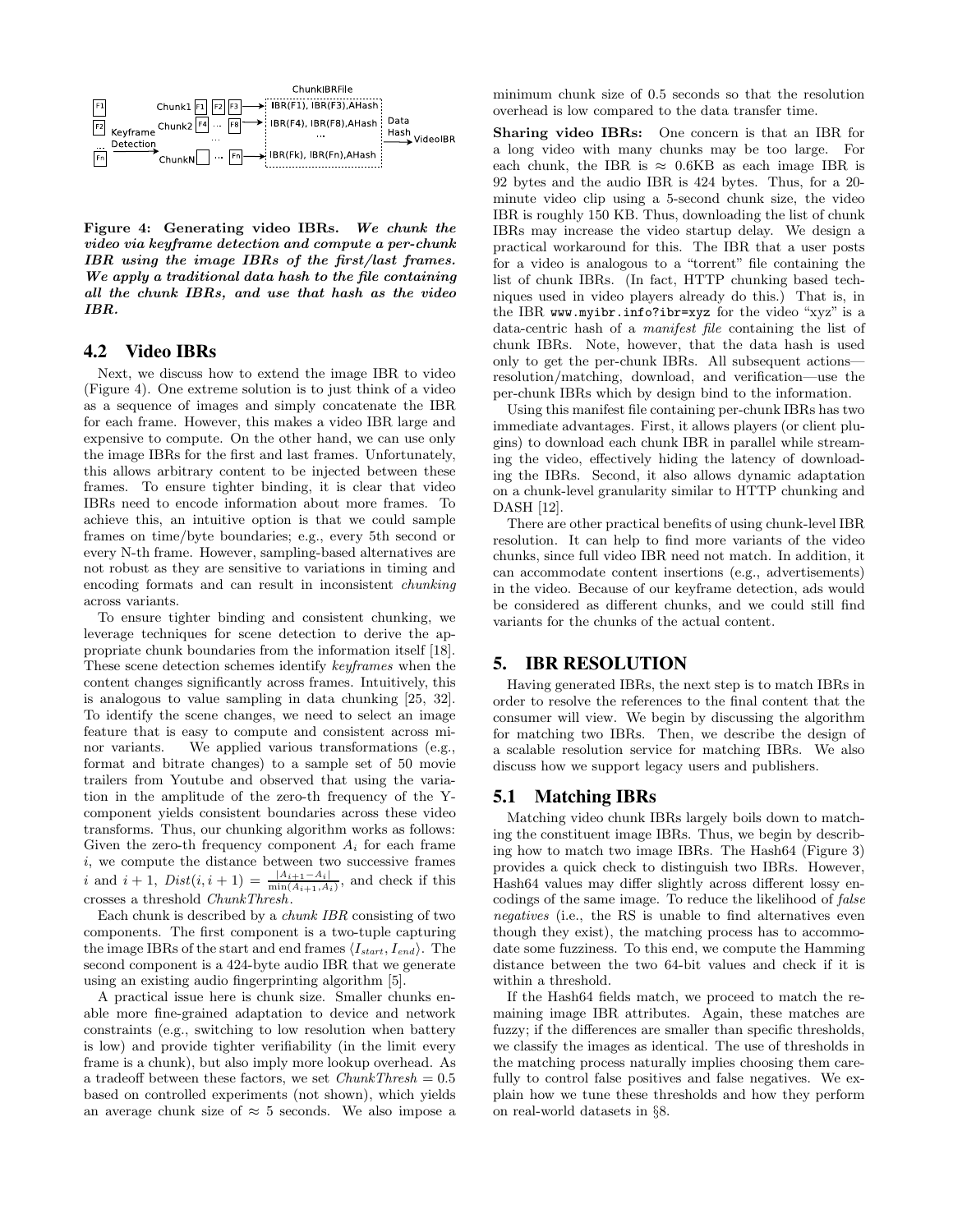

Figure 5: Bit sampling for LSH with  $l=2$  hash functions and  $k=3$  bits per hash. Here, the hash function  $g_1$  chooses bits at positions 2,4 and 5, while  $g_2$  picks bits at positions 1, 3, and 6.

## 5.2 Locality-Sensitive Hashing

Given the popularity of video content, we expect RSes to process IBR resolution requests at a high rate. The key issue that makes this challenging, as discussed above, is that IBRs generated across different encodings might differ slightly. This is not an artifact of our generation algorithms, but inherent to video content and the lossy encodings and transforms applied to them. Thus, the RS must support fuzzy matches. A naive RS design can impose high resolution latencies that impact user experience. Our initial experiences with a MySQL-based backend implementation with user-defined functions could only support ≈150 queries per second even on a high-end server.

Our first step toward scalable fuzzy matching is to use Locality Sensitive Hashing (LSH) [13]. The high-level idea in LSH is to treat the fingerprints as high-dimensional distance vectors and project them to a smaller dimension. To find the nearest neighbors, LSH only compares vectors in this low-dimensional projection, which is significantly cheaper than comparing them in their original representation. The intuition is that similar vectors will (with high probability) be similar in the low-dimensional projection.

Our IBR matching problem is similar at a high-level we want to find IBRs that are close to a given query. Thus, LSH is a promising starting point. In our setting, we want to compare the Hamming distance between the Hash64 fields. In this case, an efficient way to implement LSH is via bit sampling [13], which when applied to matching the Hash64 fields works as follows (Figure 5). We define  $l$  hash functions  $g_i, i = 1 \dots l$ , where each  $g_i$  takes in as input a Hash64 H, selects  $k$  random positions from  $H$ , and outputs a k-bit vector which is the concatenation of the values at these locations. Then, we map  $H$  to the logical *buckets* corresponding to the values of  $g_1(H), \ldots, g_l(H)$ . When a query for H' arrives, we retrieve the entries in the buckets  $g_1(H'), \ldots, g_l(H')$ . Then, we compute the exact Hamming distance between  $H'$  and each entry in these buckets to identify potential matches. The intuition is that if  $H$  and  $H'$  are close enough in terms of Hamming distance, they are likely to match when we consider their bits in some  $k$  random positions. By choosing  $l$ such hash functions, we increase the likelihood of finding such matches.

Extending to video chunk IBRs, we obtain candidate chunk IBRs using an LSH-based check for the first frame of the queried chunk IBR, and directly compare the other IBR fields of these candidates with the input IBR.

There is a tradeoff between two key metrics: the number of entries that need to be processed per input query (and thus the overall throughput) and the false negative rate (i.e., there are candidate IBRs close to a queried IBR, but none of their l hash values match). This tradeoff depends on the choice of  $l$  (the number of hash functions) and  $k$  (the number of bits per hash function) [13]. Small  $l$  and large  $k$  can increase throughput, but increase false negative rate. On the other hand, large  $l$  and small  $k$  can decrease false rate, but at the expense of decreasing throughput. In practice, using a real world video dataset [2], we find that  $l = 20$  and  $k = 20$  is a reasonable point in the space of tradeoffs. With this setting, we can find close to 90% of the alternatives at a rate of throughput of 8K queries/second. Note that our overall goal here is to find some candidate set of suitable alternatives that meets the users' constraints; we do not need perfect recall.

## 5.3 Performance Improvements

Next, we explore opportunities to improve the throughput, reduce false negative rates and scale the RS.

Heuristics: We use three heuristic improvements to improve throughput and reduce false negatives.

- Pruning: The first optimization is to stop the search after a sufficient number of matches meeting the consumerspecified constraints are found. This reduces the number of comparisons, thereby improving latency. To avoid the same matches for all queries and to be "fair" to different hosting sites, we randomize the order of hashtable lookups.
- Pre-clustering: We group nearby IBRs into clusters in an offline pre-processing stage. This helps reduce false negatives during lookup. When a matching IBR is found, we retrieve the pre-computed cluster and directly compare all the IBRs in this cluster. Thus, we identify all potential IBR matches (no false negatives), if at least one of the IBRs in a cluster has one of the l hash values matching the query IBR. This optimization also improves throughput because we stop the search after finding one such cluster, avoiding further lookups. If the query IBR is already present<sup>3</sup> in the RS, this optimization results in only one lookup.
- Bypassing LSH: The last optimization exploits typical viewing patterns where users typically watch a video in sequence. Further, in the common case we expect videos to be whole matches of each other; i.e., if a chunk IBR in a video matches the chunk IBR in another video, it is likely that the subsequent chunk IBRs of the two videos would also match. We exploit this structure to bypass the LSH step. Here, for each chunk IBR, we maintain metadata about its parent manifest file (which contains the list of chunk IBRs) and its offset there. As before, we use a LSH-based match for the first chunk. Having identified candidate IBRs for the first chunk, we retrieve their corresponding manifest files. For a subsequent lookup to the chunk at offset  $j$ , we fetch the chunks at offset  $j$  from these matching chunk-list files, and directly match these IBRs bypassing the LSH stage. If these don't yield sufficient matches (say, because the video is a mashup of scenes from different videos), we fallback to LSH search.

§8.3 provides a breakdown and analysis of the scalability improvements from each of these optimizations using real-

<sup>&</sup>lt;sup>3</sup>In general, a query IBR may not be present. For example, an IBR is registered to one RS by a content publisher, but it is queried against another RS maintained by a device vendor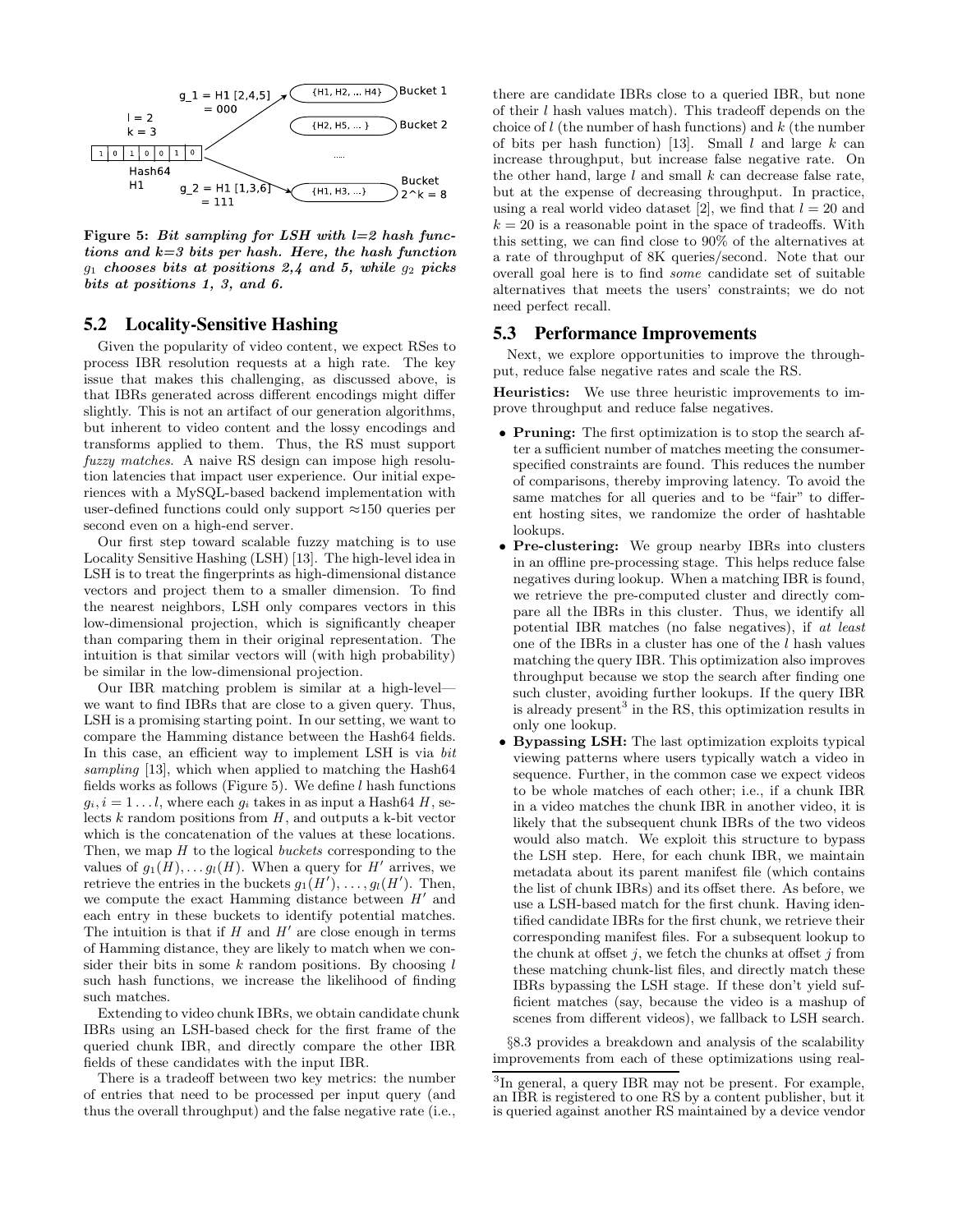world datasets. With these in place, the throughput improves to 30-45K queries per second on a single server.

Parallelization: To scale the RS further, we use a simple parallelization strategy. We partition the address space of LSH hashtables (i.e., the  $q_i$  logical buckets ) across different machines. Thus, different hashtable lookups would be assigned to different machines. As discussed earlier, each query involves lookups from up to  $l$  hashtables; we simply randomize the (permutation) order in which we lookup the hashtables for each query. For example, query1 may proceed in the sequence 1-2-5-..., query2 may proceed in sequence 3-1-9-..., and so on. (This is implemented by a lightweight front-end load balancer.) This ensures that the queries are executed in parallel across machines as much as possible.

To put this in context, YouTube serves  $\approx 2$  billion videos per day [10]. Assuming an average video length of 5 min and 5 seconds/chunk, this translates to approximately 1 million chunk requests per second. Given that we achieve 45K queries/sec on a single machine, a cluster of 25 machines can support this YouTube-scale workload of 1 million queries/sec.

#### 5.4 Legacy users and publishers

To support legacy publishers, the RS maintains inverse mappings between URLs and IBRs. It supports an additional query interface, where user devices provide direct URLs instead of IBRs. For such URL queries, the RS performs an extra lookup to first find the IBR (a simple exact match) and then identifies variants using this IBR.

Legacy users who want to access content from IBR-enabled publishers direct their requests via an IBR-enabled proxy. If they need simpler static customization, the RS runs some implicit content negotiation (e.g., using UserAgent strings) and also allows them to set preferences regarding bandwidth and resolution which are sent as cookie values with subsequent HTTP requests. The RS issues a traditional HTTP redirect to a suitable alternative. In order to access content from legacy publishers, however, the requests from legacy users need to go via our proxy. (Otherwise, it will fetch the URL directly.)

In short, while our framework supports legacy users, we get maximum benefits when users and publishers are IBR enabled. Legacy users also need to trust additional entities (e.g., proxy, RS) to achieve the same degree of verifiability.

## 6. VERIFIABILITY

Being bound to the underlying information helps IBRs provide intrinsic verifiability. We discuss the verification step and mechanisms to improve the verifiability further.

Client-side verification: As a video chunk is downloaded, we generate its IBR and match it against the intended chunk IBR. This occurs in parallel as the client is downloading future video chunks. The verification step provides resilence against attacks where an attacker tries to claim that some bogus content matches a given IBR. The actual overhead of verification is quite low beyond the cost of decoding the content which the device will incur anyway.

One potential concern is that an attacker can exhaust the client's resources to download, decode, and verify fake content; i.e., the IBR claims to be video X but the actual IBRs of the chunks within the video do not match the IBRs. While this is a valid concern, we note that this attack's power is

bounded. As soon as the client detects a bogus video chunk from a URL, it can stop downloading chunks from that URL and uses alternate sources for the remaining chunk IBRs. Thus, the wasted bandwidth is only for the bogus chunk; i.e., approximately 5 seconds worth of bytes. As a further protection against such bandwidth-exhaustion attacks, users can report verification failures to the RS. The RS can revoke these fake mapping, after further checks where it locally computes the IBRs, to avoid using these mappings for future requests.

There are still two possible weaknesses: 1) a determined attacker registers malformed content having the same IBR as some genuine content, and 2) unintentional IBR collisions between content from genuine providers. Next, we discuss mechanisms to overcome these issues.

Access control via scopes: When the publisher registers her IBR and content at the resolution service, she also annotates it with a logical scope. These scope annotations allow publishers to constrain the set of third-party providers who can be candidates for serving the content. For example, the publisher may only allow trusted third party providers for high-priority content. (We assume that each provider can be identified; e.g., via a email-id or an identifier in the social network.) For low priority content, it may register a scope with a wildcard to allow anyone to register. When a thirdparty provider tries to register an IBR-to-URL mapping, the RS checks whether this provider belongs in the given scope, and can accordingly allow or drop this mapping. If the publisher detects misbehavior from some specific provider, she can blacklist this third party and ask RS to remove it from the scope.

Larger or multiple IBRs: In general, using larger IBRs provides tighter binding to the information. For video IBRs, we can add additional components to the per-chunk IBR that capture the variation across frames within a chunk to protect against frame addition or deletion attacks. Instead of choosing a fixed size IBR, publishers can provide two IBRs: (1) a compact IBR used for publishing the references on webpages, and tweets and (2) a larger IBR made available out-of-band (e.g., along with the chunk list file for the video). Consumers can use the larger IBRs for extra verification.

We also envision using multiple complementary IBR algorithms to improve verifiability as different fingerprints capture different characteristics (e.g., spatial gradients vs. colors). In this case, the publisher provides multiple IBRs with annotations to identify the specific algorithm in use, and the consumers verify the IBR for each version. The likelihood of IBR collisions on all versions should be low and thus improve the verifiability guarantees.

## 7. IMPLEMENTATION

IBR Generation: We implement the generation algorithms by extending the pHash library [6] involving roughly 2.5K lines of C++ code. We leverage off-the-shelf audio fingerprinting algorithms [5].

Resolution Service: We built a functional resolution service using a PHP-based web frontend running on top of Apache integrated with our optimized LSH-based backend. We use a  $C_{++}$  based LSH backend consisting of roughly 600 lines of code. Our current prototype optimizes three metrics to improve user experience: load time for videos, buffering,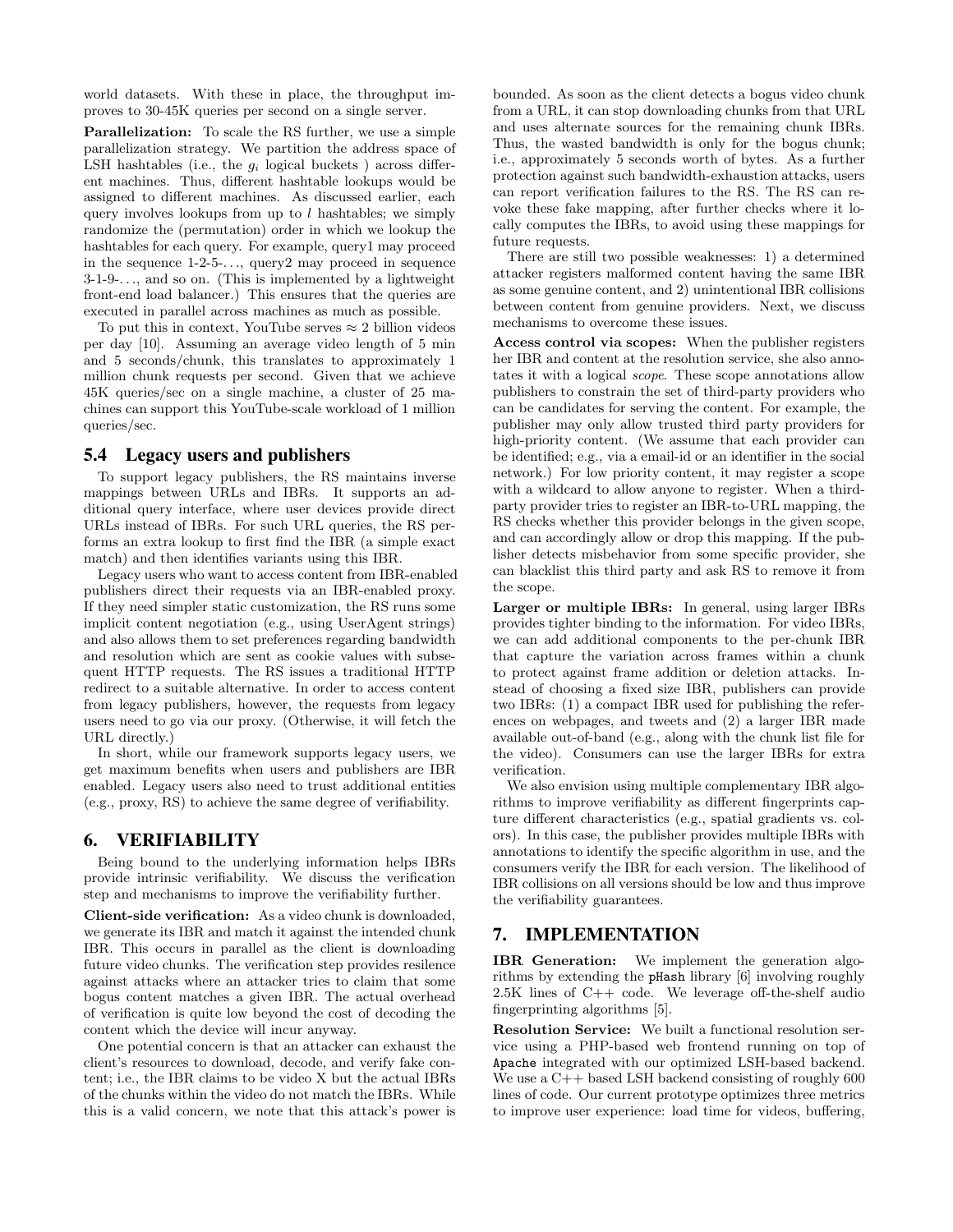and number of "user clicks" required to play the video on the device. Our goal in this paper is not to devise an optimal policy to balance these metrics; rather we provide a mechanism for flexible adaptation. We support both mechanisms outlined in §3 to populate the RS; the RS verifies the binding between content hosted at the URLs and the IBRs before adding IBR-to-URL mappings.

Client-side extension for QoE-aware delivery: One possibility for enabling content negotiation between consumers and the RS is using conventional HTTP Accept: headers. However, this option is not expressive enough; the existing standard only allows the ability to specify preferences for certain encodings, e.g., Accept: video/mpg. Finer grained controls, e.g.. a 3G user wanting bitrate  $\leq$  200kbps, are not possible.

To provide such fine-grained controls, we need client-side modifications. To this end, we developed a Firefox browser extension using Greasemonkey [4], a popular page rewriting tool. The extension processes IBR-ized links on the publisher's site and contacts the RS. It analyzes the available media codecs and plugins, and local conditions such as device type, the type of network interface in use, available bandwidth and battery state, and provides this information to the RS. It rewrites the HTML depending on the RS's response. When the browser loads the new HTML, it simply issues GETs to appropriate URLs. For pages with several video references, we batch requests to the RS to avoid multiple round trip delays. Our prototype currently supports three attributes for content negotiation: device type, format, and bitrate.

The plugin masks the latency of downloading the perchunk IBRs by fetching them in parallel along with the video stream. When the RS reports multiple alternatives for a chunk, the plugin prefers chunks on the same hosting server and in the same format, unless forced to switch servers because of consistently poor performance. Similarly, when network or device conditions necessitate a change in bitrates, the plugin avoids drastic shifts, choosing instead a feasible bitrate closest to the previously viewed bitrate. The plugin also provides (anonymous) feedback to the RS to track QoE issues specific to a video or hosting site on that device.

Android implementation: We also implemented clientside capabilities for Android (v4.0, Ice Cream Sandwich). In order to provide the IBR functionality in an app-independent fashion, we modify the MediaPlayer module, which is part of the webkit middleware. We add the IBR logic to the set-DataSource function in this module that selects the URL to play. We interpose on this call, and receive an updated URL from the IBR resolver. We use standard APIs to obtain current operating conditions (e.g., Connectivity Manager to identify WiFi vs. 3G, Window- ManagerDisplay to get resolution, and BatteryManager to get the battery status) and report them to the resolver. One concern is that modifying webkit likely requires a device/OS upgrade; we envision this is a feasible option for device vendors and wireless providers who already customize devices.

**Proxy:** To support legacy clients  $(\S 5.4)$ , we also implemented a simple proxy in  $C++$  that essentially replicates the functions that the client-side browser extension performs while communicating with the RS.

## 8. EVALUATION

We address the following questions in our evaluation:

(i)  $QoE$  Improvements: Can IBRs enhance user experience (e.g., load time, buffering)? (§8.1)

(ii) Generation: How do we configure IBRs to ensure low false positives and false negatives? How effective are IBRs in identifying similar/dissimilar content in the wild? (§8.2) (iii) Resolution: Can the RS resolve IBRs quickly and for a large number of users simultaneously? (§8.3)

(iv) Overhead: Do users perceive delays in viewing pages authored with IBRs? (§8.4)

(v) Verifiability: How fast can users check IBRs? How practical are the verification guarantees offered by IBRs? (§8.5)

#### 8.1 QoE improvements using IBRs

We begin by showing the quantitative benefits that IBRs provide consumers in realistic settings on actual devices. In particular, we show how IBRs can enable network- and device-specific adaptation to improve the user experience.

Bandwidth adaptation: We emulate a blog with an embedded video object in mpg format with a bitrate of 1.2 Mbps. We assume that there is an alternative encoding at 620 Kbps, from alternate source. We use a browser with a VLC plugin to play the video and a WAN emulator to vary the download speed between 512Kbps to 2 Mbps.

As a baseline, we consider today's publisher/consumer setup with no IBR support. Here, the publisher uses a video URL that supports single format and resolution  $(\S 2)$ . At low bandwidth (768Kbps), we observed 6-10 pauses while viewing the video and significant buffering (only 15s played over a 30s period). Next, we test the case when the publisher chooses to share the video using IBRs and the client uses our updated browser extension. The video was played smoothly without any buffering induced pauses in this case. At high bandwidth (1.5 Mbps), the browser extension detects and sends this bandwidth information to the RS, which redirects it to the high quality variant. This preliminary result under a controlled setting suggests that IBR-enabled clients can have a better user experience by adapting to dynamic network conditions.

Device adaptation: We emulate an experiment with users sharing video links on social networking sites and consumers viewing those posted links on different devices. For this experiment, we use the same example videos from Table 2. We post them on Facebook and use IBRs to share them. In the case of mobile devices without our browser extension, the RS uses implicit content negotiation to redirect clients to the hosting site best suited for the device.

As before, we quantify the end-to-end user experience on the devices w.r.t startup latency for the video to play. Because IBRs redirect users to videos which can play on these devices, it significantly improves content availability; e.g., the third video URL from YouTube does not play on any of the mobile devices, but using IBRs the content can be retrieved from one of the other locations. Furthermore, using IBRs reduces the join time by up to 1 second for Droid on YouTube, up to 4 seconds for Vimeo on iPad2 and up to 19 seconds for DailyMotion on iPhone4 (not shown).

These experiments suggest that using IBRs can improve the viewing quality of experience by reducing join time, buffering, and avoiding scenarios where videos were not viewable.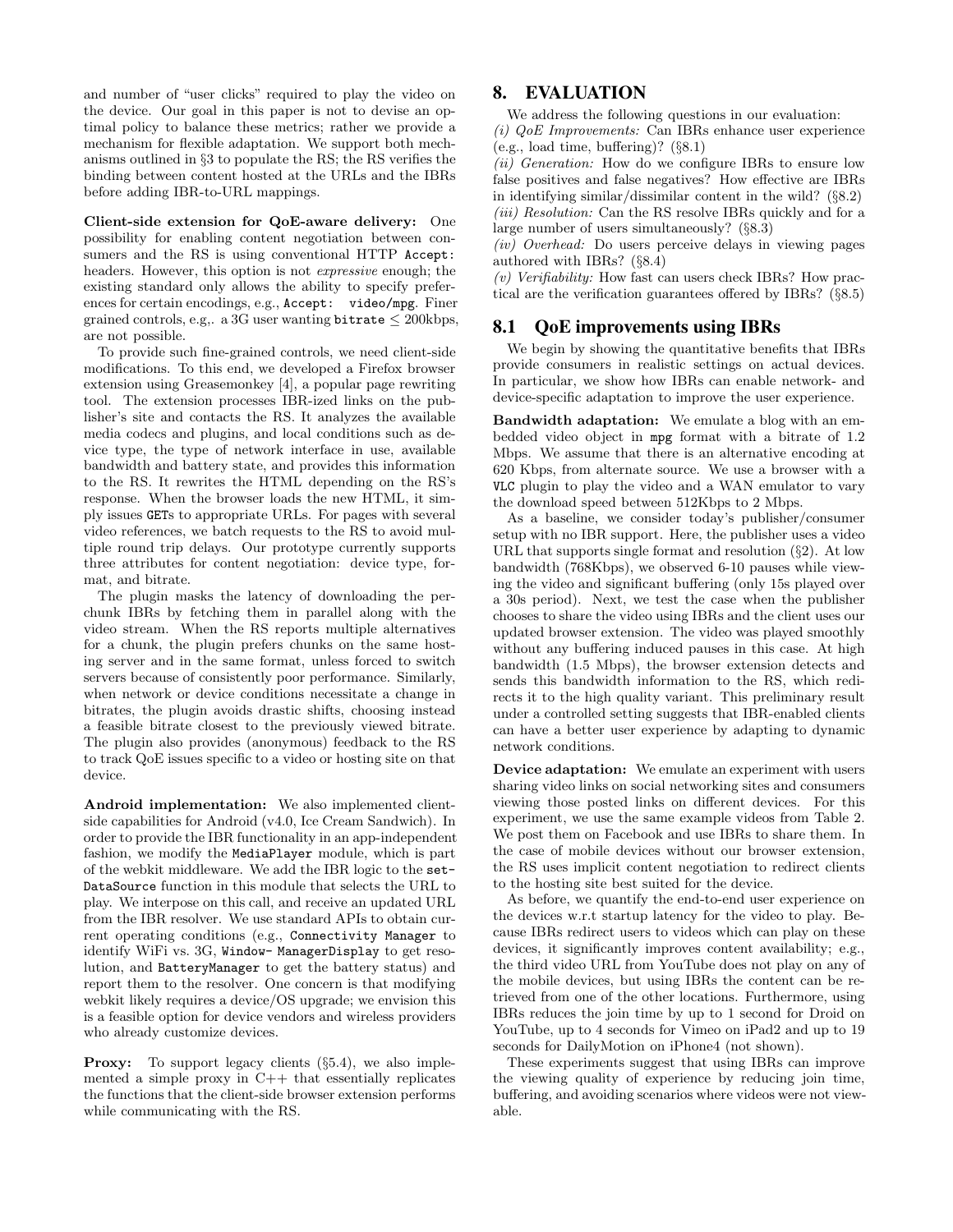

Figure 6: Threshold for Hamming distance. This plot compares the Hamming distances of the Hash64 field across transformed versions of images and distinct images, and shows that we can set a threshold of 11.

#### 8.2 Configuring IBRs

Next, we study how to control the degree of false positives and false negatives introduced when matching different video IBRs. Recall from §4.2 that a video IBR is essentially a sequence of chunk IBRs, where each chunk IBR has image IBRs of the start and end frames. Thus, we begin by focusing on configuring image IBRs before proceeding to video-specific configurations.

Configuring thresholds for image IBRs: Ideally, we want IBRs that yield zero false positives (i.e., not mark distinct images as same) and zero false negatives (i.e., not mark two identical images as different). We show that it is possible to choose IBR matching thresholds to get close to this ideal. In this process, we are willing to tolerate a small increase in false negatives in favor of completely avoiding false positives. In other words, we are trading off a small decrease in availability for guaranteeing correctness.

As our training set, we used the Univ. Washington image dataset consisting of real-world scenes of nature, people, events, and plants [8]. For each image, we apply the following transforms: (1) change format (from JPEG to BMP and PNG), (2) change resolution (scaled to one-third), (3) change aspect ratio (converting to 1:1), and (4) increase brightness. We chose these specific transforms because we observe that these occur commonly in the wild [2].

Figure 6(a) shows that the Hamming distance between Hash64 components across transformed variants is at most 15. Figure 6(b) shows that the minimum Hamming distance across different images is at least 13; i.e., for all images, the "nearest" distinct image is at least at a distance of 13. Based on this, we set a threshold of 11 on the Hamming distance between Hash64 to minimize the false negative rate while maintaining a zero false positive rate. In similar fashion, we use this dataset to select thresholds for other finer grained



Figure 7: Controlled dataset study for videos. This shows the distribution of match ratio (time/ $#$ chunks) across two video formats. The results are similar for variants that differ in the resolution.

components of the IBR (details omitted for brevity). With these thresholds, we get a zero false positive rate and a false negative rate of 0.4%. We validated these thresholds on a different set of 250 images from the same dataset and 4223 images from a different dataset [1], and found 1.3% and zero false negative rates respectively and no false positives.

Video IBRs: Having chosen the image IBR thresholds, we move to video IBRs. First, we use a controlled dataset of 50 movie trailers from Youtube to analyze the effect of chunking on the match rate across transformed variants of a video. We apply two transforms: changing the format from flv to avi and rescaling to  $200 \times 180$ . Figure 7 shows the distribution of the match ratios across videos with the format change. The result shows match ratio w.r.t. time (ratio of total time of matched chunks and total video time length) and number of chunks. We see that format changes have minimal impact; the match rate is  $\geq 95\%$  for more than 95% of the videos, both w.r.t. time and chunks. Most match misses occur from a known corner case with blank screens where the Hamming distances between similar frames becomes high; we handle this corner case separately, by forcing the chunking algorithm to choose non-blank frames for the first/last chunks, to further reduce false negatives. The result for the resolution change are similar; we do not show this for brevity. To understand how chunking affects match rate, we disable chunking and do a per-frame match and find that the difference between chunk- and frame-level match rates is  $< 0.5\%$ (not shown). This shows that our chunking algorithm yields consistent chunks across video transforms.

Video IBRs in the wild: Moving beyond controlled tests, we run the video IBR algorithms on two larger multimedia datasets collected in the wild: (1) 13,123 videos fetched using 24 popular queries for a "seed video" (CC Web Video dataset)  $\left[2\right]$ .<sup>4</sup> (2) 120 videos downloaded by querying for a popular movie title across torrent sites (SET dataset) that we manually labeled [32].

We identify two videos as similar only if all their chunk IBRs match. Then, we verify this against manually labeled ground truth. Figure 8 summarizes this result for the CC Web video dataset; "Text-based" represents the total number of results obtained by the query and "Actual" represents the number of videos that were manually labeled as similar. The difference between "Actual" and "Text-based" indicates the noisy results from text based queries. IBRs did not identify any of the noisy results as similar (i.e., zero false

<sup>4</sup>This is the largest manually labeled video dataset we are aware of.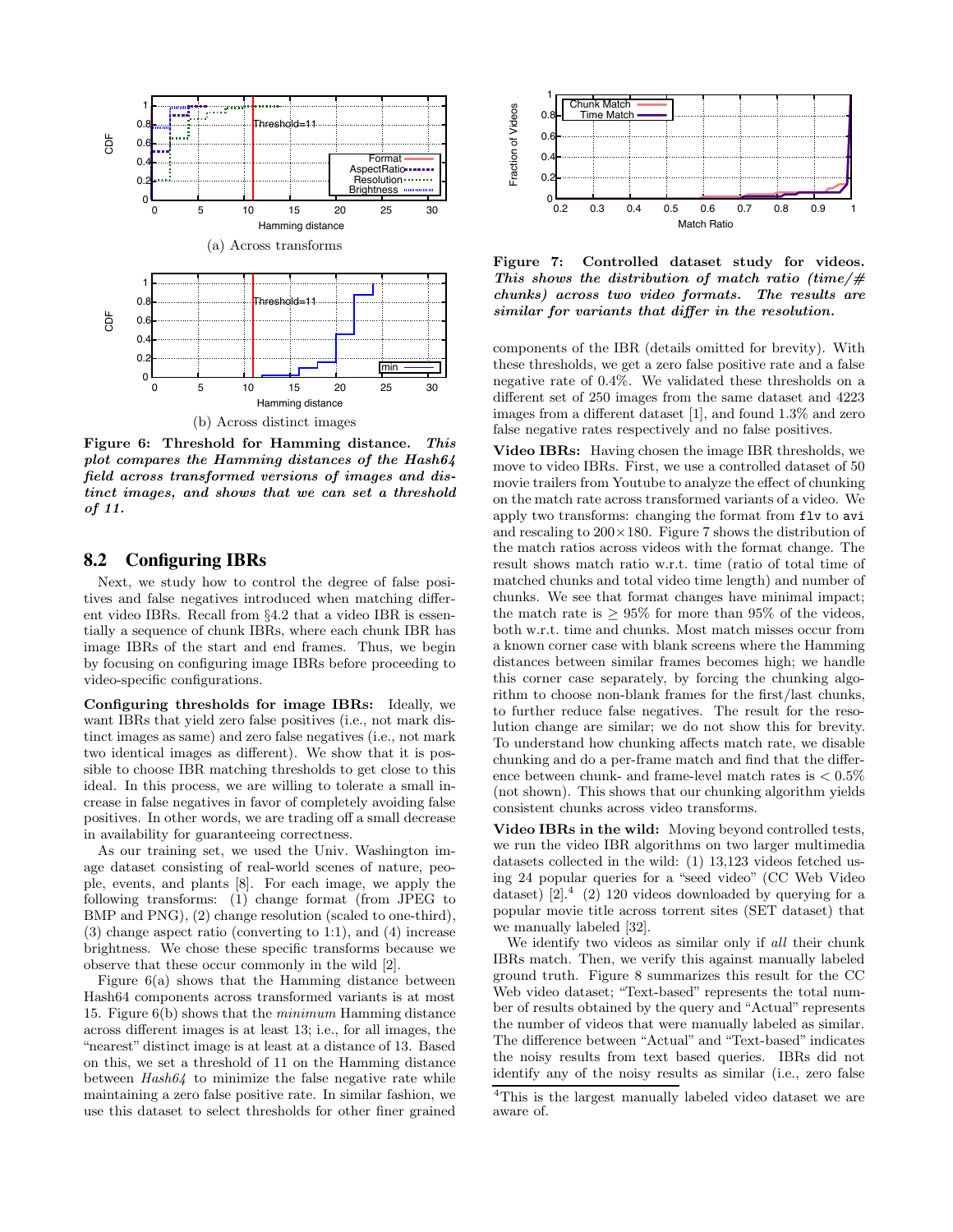

Figure 8: IBR effectiveness in the wild. This compares matches found by IBR with the actual matches on datasets collected in the wild. It also shows the noisy results from text-based queries.

positives). Using the IBRs as-is identifies 72% of the similar videos. Again, the misses were due to the previously mentioned corner case of blank screens. Using the above heuristic to handle this case reduces the false negative rate to less than 5%. Our results for the SET dataset are similar (not shown): zero false positives and roughly 5% false negatives. These results show that IBRs are effective and robust "in the wild".

## 8.3 Resolution Performance

Scalability: We measure the query lookup performance of our LSH-based RS (with and without the optimizations in §5) using a single core on a Intel(R) Core2 Quad Q6700 2.6 GHz CPU. For this experiment, we use the IBRs for 80,000 chunks from the CC Web Video dataset to populate the RS. For each chunk, we insert half the available alternatives into the RS, and use the other half as query inputs. The entire LSH data structure resides in main memory. We used  $l = 20$ hash tables and  $k = 20$  bits per hash function.

Using the basic LSH structure without any optimizations, we obtain 8K chunk queries/sec. As discussed in §5, even this is several orders of magnitude faster than a traditional database backend. Pruning the number of query results to stop after 50 matches are found, improves the throughput to 18.5K queries/sec. Pre-clustering (without pruning) reduces hash table lookups as the LSH search can be stopped as soon as a cluster is found. In particular, we find that the number of hash table lookups reduces to 9 on average across queries compared to 20 for the basic LSH where all hash tables need to be looked up. For requests that had at least one match, we need only 1.6 lookups on average. Thus, pre-clustering improves throughput to 20K queries/sec. After combining pre-clustering with the above pruning threshold of 50, the throughput increased to 30K/sec.

We noted in §5 that we could bypass the LSH step for lookups to subsequent chunks within the same video. The SET dataset had larger clips (15 minutes on average) and several of these were chunked by our algorithm resulting in roughly 80,000 chunks across all video clips. As before, we divide these equally into chunks stored in the mapping and queries. The baseline LSH throughput was 8K/s that improves to 20K/s with preclustering. Bypassing the LSH for subsequent (sequential) lookups within the same video, improved the throughput to 35K queries/sec. When we combined pre-clustering on the first few chunks together with

|           |    |          | Template $\#$ Objects Load time (s) Increase with IBR (s) |
|-----------|----|----------|-----------------------------------------------------------|
|           |    |          |                                                           |
| T2        | 25 | 0.6      | 0.3                                                       |
| <b>T3</b> | 50 | $^{0.8}$ | 0.5                                                       |

Table 3: Overhead of using IBR-ized websites compared to regular URL versions for three website templates.

this bypass optimization, the performance improved further to 45K queries/sec.<sup>5</sup>

False negatives: As discussed in §5, the LSH approach could result in false negatives. Using the basic LSH framework on the CC Web Video dataset, we saw a miss rate of 14%. These misses fall in two classes: (1) a queried IBR matches some variants but not others and (2) the query yields no matches although similar variants exist. Fortunately, 96% of all misses are of type (1), and can be addressed via the pre-clustering optimization. We can further address misses of type (2) using one of two extensions: smaller k to reduce the likelihood of misses and using multiple parallel LSH data structures with different random seeds.

#### 8.4 Increase in page load times

Next, we evaluate the overhead that a user may experience in viewing pages (e.g., blogs) with IBR-ized links due to the need for multiple IBR resolutions. We created three template web pages from blogging and social networking sites, varying in the number of links to multimedia objects. We assume that there is only one version of each embedded object and all objects are hosted at a single remote server. To be conservative in estimating the overhead, all requests go through the RS even though there are no IBR-induced benefits from adaptation. We used a WAN emulator to simulate an average latency of 60ms between client and the RS.

As Table 3 shows, while the IBR-ized version does marginally increase the page load times (mostly because of the additional RTT to contact the RS), the worst case load time is an order of magnitude lower than suggested user tolerance (2 seconds) [22]. This overhead can be reduced even further by optimizing the PHP-based RS or using other web page optimization techniques. Finally, it is important to note that this small overhead will be offset by the performance benefits we saw in §8.1.

#### 8.5 Verifiability

The previous sections showed the effectiveness and usability of IBRs in normal operating conditions. The final issue we consider is how consumers can verify if the content they view matches the publisher's intent and if they can detect targeted content pollution attacks.

Overhead: The first concern is verification performance. Here, the design of video IBRs facilitates rapid checking: On an Intel Core2 2.66Ghz machine, it takes 0.02s to extract the start/end frames of a chunk, 0.2s to compute the image IBR for each, and 0.01s to compare against the original chunk IBR. Thus, the total time for verification is 0.25s per-chunk; this latency can be masked by running these checks in parallel with downloading future chunks. On mobile devices, we expect that this step can be done in hardware as most

 $5$ The CC Web video dataset had small videos ( $<$ 5 chunks); thus we do not report numbers for this experiment.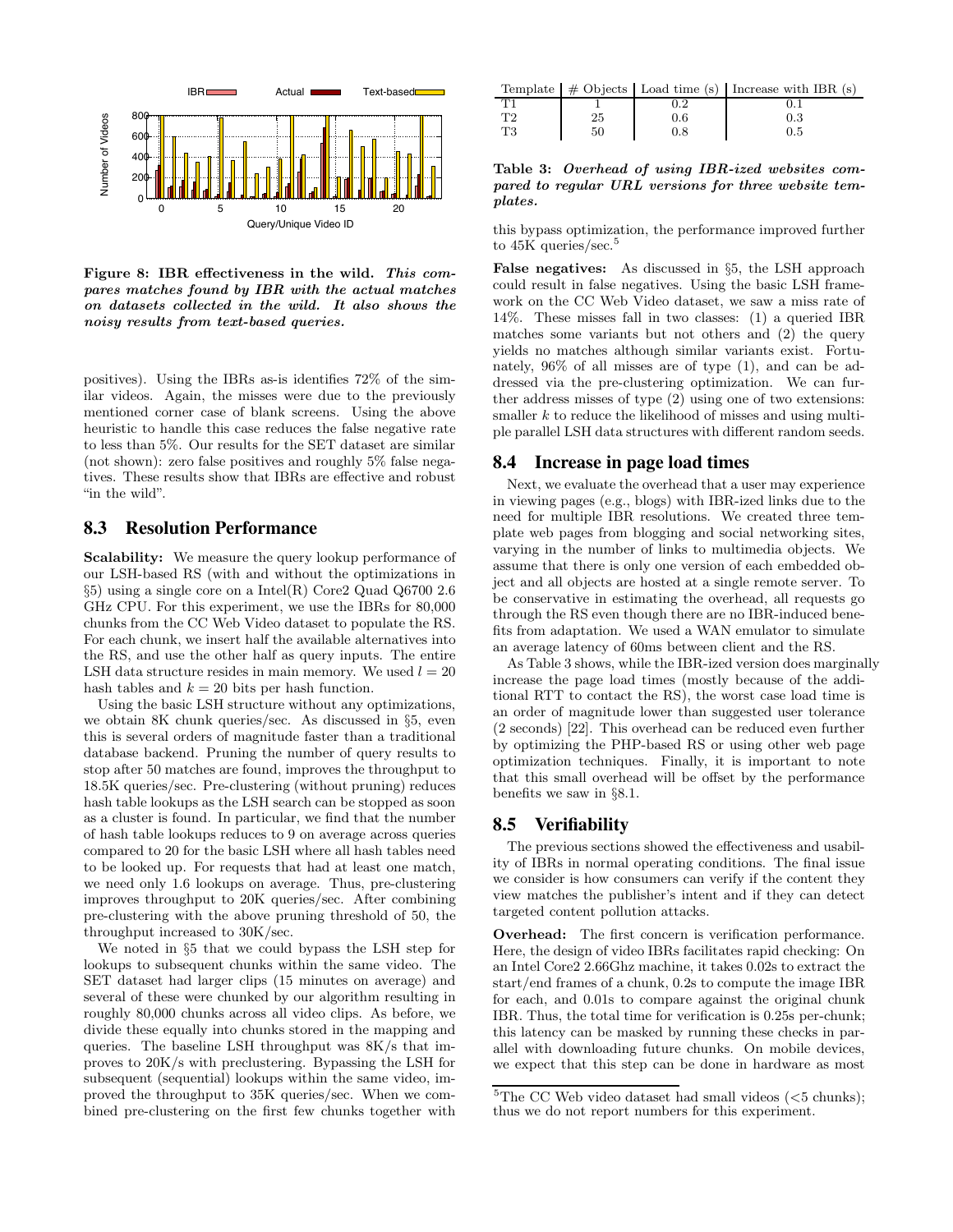| Attack                             | Description                                                          | Verifiability?      |  |
|------------------------------------|----------------------------------------------------------------------|---------------------|--|
| $\operatorname{Inset}$             | embed bogus con-                                                     | LumLow              |  |
| Quantization                       | tent<br>qual-<br>poor<br>ity/large pixels                            | ChromBlue, ChromRed |  |
| Resize                             | rescale<br>image,                                                    | LumHigh             |  |
| Small text insert<br>Replace faces | then magnify<br>random text<br>replace<br>small<br>faces with others | none<br>none        |  |

Table 4: Attacks against the image IBR

smartphones and tablets already use hardware-assisted decoding for video.

Resilience to pollution: IBRs can easily protect against different content; e.g., against "rickroll"-style attacks in social media. While this eliminates obvious violations, IBRs could be prone to subtle pollution attacks. Next, we study the robustness of our IBRs against such attacks.

Table 4 summarizes different emulated "attacks". Note that these are subtle attacks; attacks that modify the content substantially will be detected as the Hash64 would differ. We see that some of these attacks are detected via the fine-grained components of the IBR such as the ChromBlue, ChromRed, or the LumLow values (Figure 3 in §4) even if Hash64 fails.

In addition to approaches outlined in §6, one approach to tackle such subtle pollution attempts is via a humanassisted reputation service [40]. To analyze the viability of such a service, we recruited 100 users and showed them a series of n two images. Users vote if these images are identical or different. We pick a random frame from the original and potentially polluted videos. To avoid biasing users, we advertised this as a generic study on "image perception" and also randomly interspersed identical pairs of frames along with modified pairs. We focus on the text/face scenarios from Table 4 and found that the observed probability of detecting these attacks is  $\geq 0.8$  (not shown). Furthermore, users rarely voted identical frames as different. This provides preliminary but promising evidence to complement the verifiability offered by IBRs.

Video IBRs naturally inherit the verifiability properties of image IBRs. An additional concern with videos are frame insertion (e.g., bogus frames for ads), frame replay, and frame permutation attacks. To address these, we use larger chunk IBRs and add a Hash64 for every frame in the chunk. To compare chunk IBRs, we compute the pairwise Hamming distances between pairs of corresponding frames, and check if the maximum pairwise distance exceeds a threshold. Under all intra-chunk attacks, this value was  $\geq 21$  confirming the additional robustness offered by larger IBRs.

# 9. RELATED WORK

Use of multimedia techniques in networking: The original vision of IBRs was outlined in an earlier position paper [16]. This work presents a more careful synthesis of the multimedia algorithms, a system for scalable IBR resolution, and an end-to-end implementation. Other recent work has leveraged multimedia algorithms in the context of disaster-recovery applications [41, 37]. These efforts focus on images and largely use the algorithms as deduplication tools. Furthermore, these do not address issues w.r.t. resolution and do not present a full system realization.

Content-centric networking: Recent work argues that we do not need significant network upgrades to achieve the security and performance benefits of data-centric schemes [23]. Our vision is not in conflict with these arguments. First, we do not make a case for ubiquitous caching; rather we exploit alternatives at third-party sites that exist already. Second, the benefits of IBRs can be achieved in a backwardscompatible fashion without architectural upgrades.

Naming: Intentional Naming allows mobile users to specify their "intent" and an in-network resolution mechanism matches it to available services [14]. LNA [17] and SFR [29] advocate decoupling identifiers from location and routing. IBRs share their core philosophy that binding protocols to irrelevant details limits flexibility. Our specific focus is on video sharing and decoupling it from content presentation. quFiles provides context-aware encoding using specialized file names and metadata [39]. Unfortunately, ensuring consistent names and metadata across third-party hosting sites and providers is challenging. Hence, we make a case for an algorithmic basis for IBRs.

Search engines: While search engines try to identify similar/related content, it is important to note that IBRs address an orthogonal problem. IBRs complement the discovery to enable flexible and verifiable delivery. That said, search engine providers could offer IBR-like services similar to our proposal for supporting legacy publishers (§5.4); we are not aware of products that currently offer such capabilities.

# 10. CONCLUSIONS

In this paper, we argued the case for IBRs to improve the quality of experience and accessibility of video content, given the growing heterogeneity of device and network operating conditions. The key insight underlying our work is to bind the content references to the underlying information, ignoring the details of protocols, hosts, filenames, or bits. Consumers can seamlessly choose variants from thirdparty sites that are the most appropriate fit for their devices and operating constraints, and also verify that the variants match the publisher's intent. IBRs thus allow content publishers to easily reach a wider audience without significant infrastructure costs.

We developed practical algorithms for generating IBRs, a scalable resolution backend, efficient backwards-compatible mechanisms for users to benefit from the power of IBRs, and approaches for providing additional verification. We believe that our approach has broader potential to enable new applications. For instance, users who need content in their own language or require a much larger resolution (e.g., due to vision impairments) can request that the content meet these requirements. Similarly, it can also help in challenged networks with resource constraints [41]. We also envision new IBR-enabled caches that identify alternative versions of available locally which will be more effective at reducing redundant transfers compared to URL- or data-centric caches.

# Acknowledgments

We would like to thank our shepherd Jim Kurose and the anonymous reviewers for their feedback. We would also like to thank Arun Kumar for his early contributions to the implementation of the fingerprinting algorithms and Sourabh Yerfule for his help with the Android implementation. This